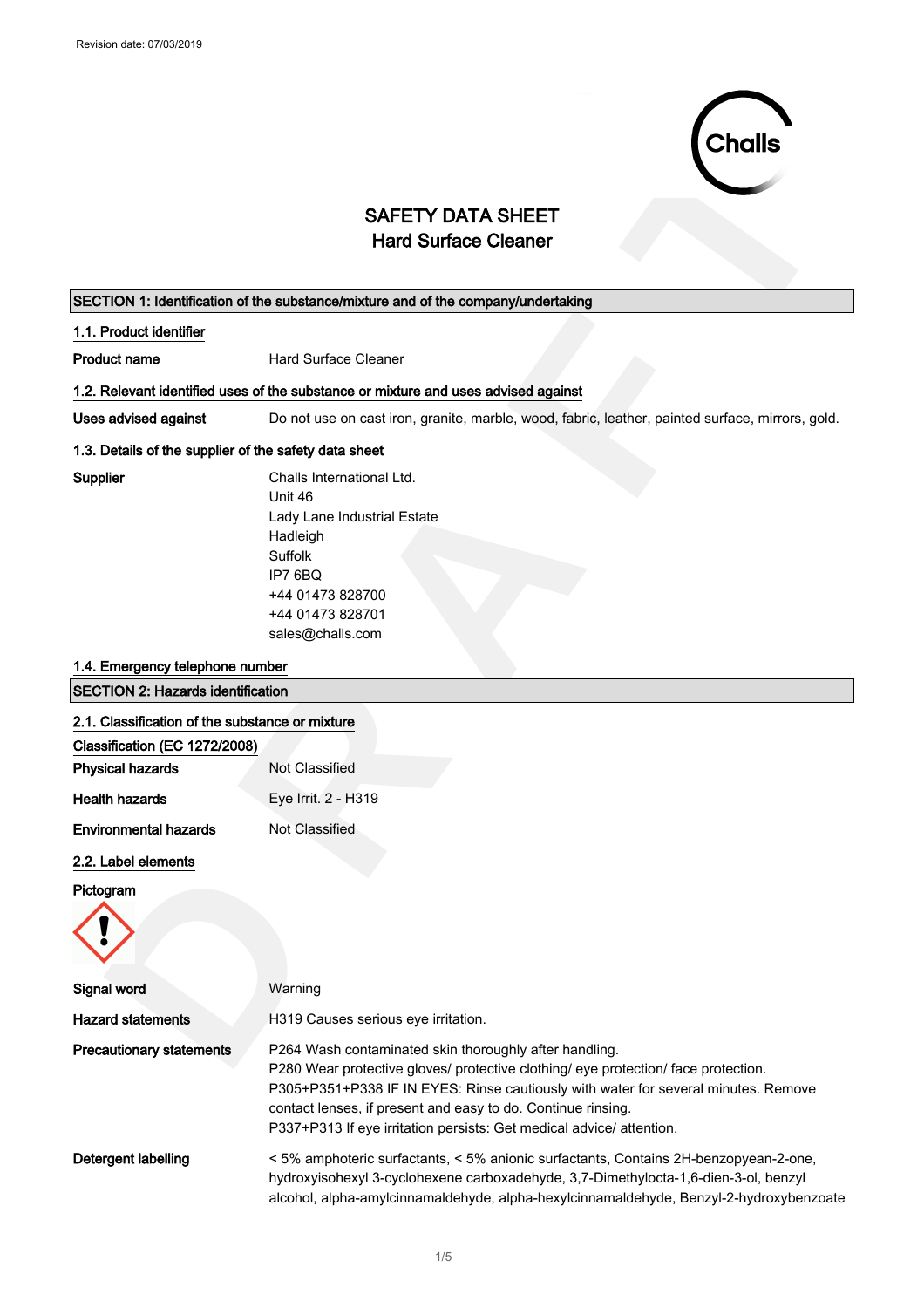|            | <b>Supplementary precautionary</b> P264 Wash  thoroughly after handling.           |
|------------|------------------------------------------------------------------------------------|
| statements | P305+P351+P338 IF IN EYES: Rinse cautiously with water for several minutes. Remove |
|            | contact lenses, if present and easy to do. Continue rinsing.                       |
|            | P332+P313 If skin irritation occurs: Get medical advice/attention.                 |
|            | P337+P313 If eye irritation persists: Get medical advice/ attention.               |

| Supplementary precautionary<br>statements                                               | P264 Wash  thoroughly after handling.<br>contact lenses, if present and easy to do. Continue rinsing.<br>P332+P313 If skin irritation occurs: Get medical advice/ attention.<br>P337+P313 If eye irritation persists: Get medical advice/attention. | P305+P351+P338 IF IN EYES: Rinse cautiously with water for several minutes. Remove          |
|-----------------------------------------------------------------------------------------|-----------------------------------------------------------------------------------------------------------------------------------------------------------------------------------------------------------------------------------------------------|---------------------------------------------------------------------------------------------|
| 2.3. Other hazards                                                                      |                                                                                                                                                                                                                                                     |                                                                                             |
| SECTION 3: Composition/information on ingredients                                       |                                                                                                                                                                                                                                                     |                                                                                             |
| 3.2. Mixtures                                                                           |                                                                                                                                                                                                                                                     |                                                                                             |
| <b>Citric Acid Monohydrate</b>                                                          |                                                                                                                                                                                                                                                     | $1 - 5%$                                                                                    |
| CAS number: 5949-29-1                                                                   | EC number: 201-069-1                                                                                                                                                                                                                                | REACH registration number: 01-<br>2119457026-42-XXXX                                        |
| Classification<br>Eye Irrit. 2 - H319                                                   |                                                                                                                                                                                                                                                     |                                                                                             |
| oxalic acid                                                                             |                                                                                                                                                                                                                                                     | $1 - 5%$                                                                                    |
| CAS number: 144-62-7                                                                    | EC number: 205-634-3                                                                                                                                                                                                                                |                                                                                             |
| Classification<br>Acute Tox. 4 - H302<br>Acute Tox. 4 - H312                            |                                                                                                                                                                                                                                                     |                                                                                             |
| Benzenesulfonic acid, C10-13-alkyl derivs., sodium salts                                |                                                                                                                                                                                                                                                     | $1 - 5%$                                                                                    |
| CAS number: 68411-30-3                                                                  | EC number: 270-115-0                                                                                                                                                                                                                                | REACH registration number: 01-<br>2119489428-22-XXXX                                        |
| Classification<br>Skin Irrit. 2 - H315<br>Eye Dam. 1 - H318<br>Aquatic Chronic 3 - H412 |                                                                                                                                                                                                                                                     |                                                                                             |
|                                                                                         | The Full Text for all R-Phrases and Hazard Statements are Displayed in Section 16.                                                                                                                                                                  |                                                                                             |
| <b>SECTION 4: First aid measures</b>                                                    |                                                                                                                                                                                                                                                     |                                                                                             |
| 4.1. Description of first aid measures                                                  |                                                                                                                                                                                                                                                     |                                                                                             |
| Ingestion                                                                               | Give a few small glasses of water or milk to drink. Do not induce vomiting. Get medical<br>attention if symptoms are severe or persist.                                                                                                             |                                                                                             |
| Skin contact                                                                            | washing.                                                                                                                                                                                                                                            | Wash with plenty of water. Get medical attention if symptoms are severe or persist after    |
| Eye contact                                                                             | to do. Continue rinsing. Get medical attention if symptoms are severe or persist.                                                                                                                                                                   | Rinse cautiously with water for several minutes. Remove contact lenses, if present and easy |

SECTION 4: First aid measures 4.1. Description of first aid measures Ingestion Give a few small glasses of water or milk to drink. Do not induce vomiting. Get medical attention if symptoms are severe or persist. Skin contact Wash with plenty of water. Get medical attention if symptoms are severe or persist after washing. Eye contact Rinse cautiously with water for several minutes. Remove contact lenses, if present and easy to do. Continue rinsing. Get medical attention if symptoms are severe or persist.

## 4.2. Most important symptoms and effects, both acute and delayed

### 4.3. Indication of any immediate medical attention and special treatment needed

#### SECTION 5: Firefighting measures

#### 5.1. Extinguishing media

Suitable extinguishing media Water spray.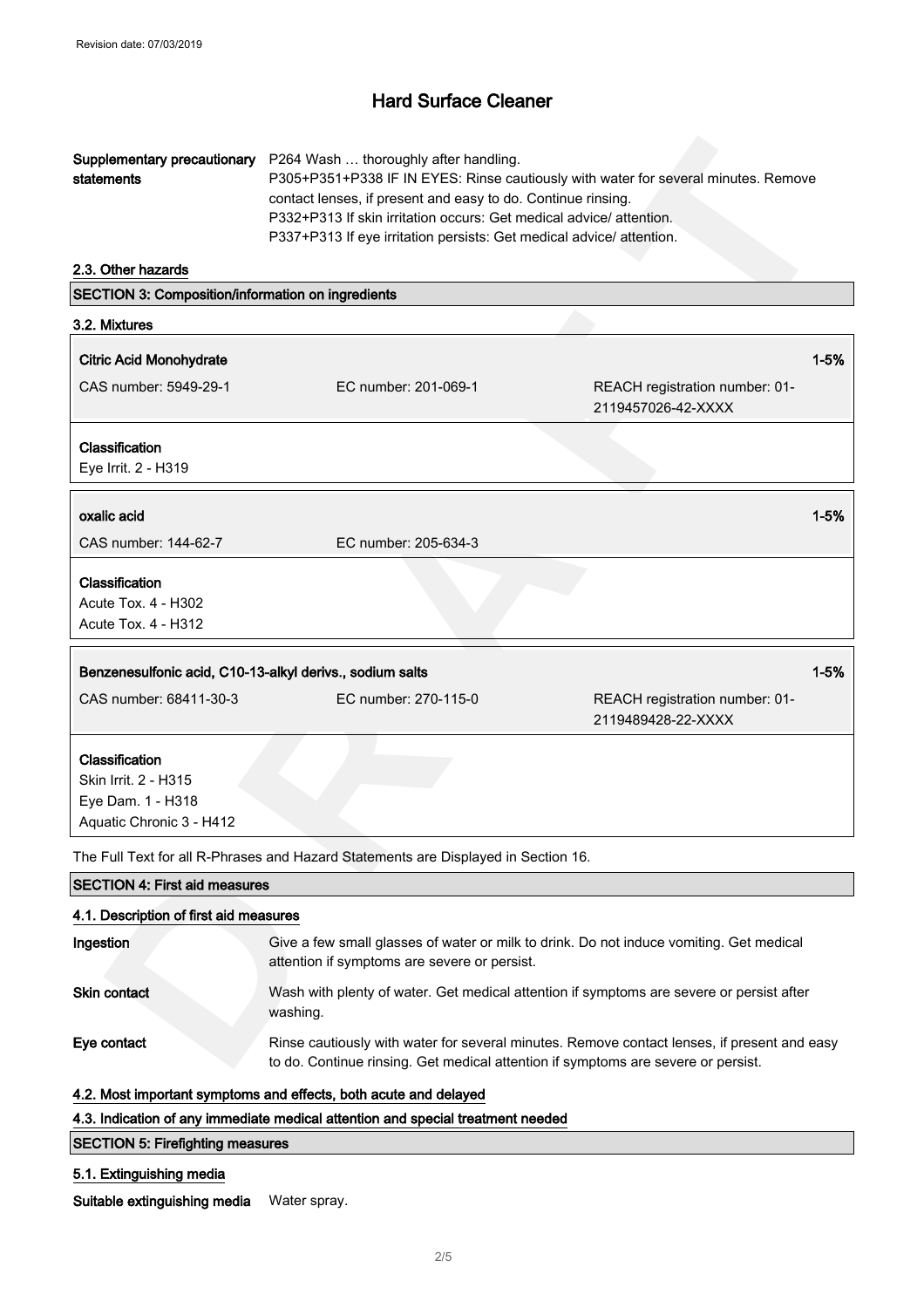|                                                         | 5.2. Special hazards arising from the substance or mixture                                                                                                        |  |  |
|---------------------------------------------------------|-------------------------------------------------------------------------------------------------------------------------------------------------------------------|--|--|
| 5.3. Advice for firefighters                            |                                                                                                                                                                   |  |  |
| <b>SECTION 6: Accidental release measures</b>           |                                                                                                                                                                   |  |  |
|                                                         | 6.1. Personal precautions, protective equipment and emergency procedures                                                                                          |  |  |
| 6.2. Environmental precautions                          |                                                                                                                                                                   |  |  |
|                                                         | 6.3. Methods and material for containment and cleaning up                                                                                                         |  |  |
| Methods for cleaning up                                 | Small Spillages: Absorb small quantities with paper towels and evaporate in a safe place.<br>Large Spillages: Absorb spillage with sand or other inert absorbent. |  |  |
| 6.4. Reference to other sections                        |                                                                                                                                                                   |  |  |
| <b>SECTION 7: Handling and storage</b>                  |                                                                                                                                                                   |  |  |
| 7.1. Precautions for safe handling                      |                                                                                                                                                                   |  |  |
| <b>Usage precautions</b>                                | Read label before use. Wear protective gloves. Do not mix with other chemicals                                                                                    |  |  |
|                                                         | 7.2. Conditions for safe storage, including any incompatibilities                                                                                                 |  |  |
| <b>Storage precautions</b>                              | Store at temperatures not exceeding 60°C. Store in tightly-closed, original container in a dry<br>and cool place.                                                 |  |  |
| 7.3. Specific end use(s)                                |                                                                                                                                                                   |  |  |
| <b>SECTION 8: Exposure Controls/personal protection</b> |                                                                                                                                                                   |  |  |
| 8.1. Control parameters                                 |                                                                                                                                                                   |  |  |
| 8.2. Exposure controls                                  |                                                                                                                                                                   |  |  |
| <b>SECTION 9: Physical and Chemical Properties</b>      |                                                                                                                                                                   |  |  |
|                                                         | 9.1. Information on basic physical and chemical properties                                                                                                        |  |  |
| Appearance                                              | Creamy liquid.                                                                                                                                                    |  |  |
| Colour                                                  | Milky.                                                                                                                                                            |  |  |
| 9.2. Other information                                  |                                                                                                                                                                   |  |  |
| <b>SECTION 10: Stability and reactivity</b>             |                                                                                                                                                                   |  |  |
|                                                         |                                                                                                                                                                   |  |  |
| 10.1. Reactivity<br>10.2. Chemical stability            |                                                                                                                                                                   |  |  |
| <b>Stability</b>                                        | Stable when stored in a dry place.                                                                                                                                |  |  |
|                                                         |                                                                                                                                                                   |  |  |
| 10.3. Possibility of hazardous reactions                |                                                                                                                                                                   |  |  |
| Possibility of hazardous<br>reactions                   | The following materials may react with the product: Alkalis.                                                                                                      |  |  |
| 10.4. Conditions to avoid                               |                                                                                                                                                                   |  |  |
| 10.5. Incompatible materials                            |                                                                                                                                                                   |  |  |
| 10.6. Hazardous decomposition products                  |                                                                                                                                                                   |  |  |
| <b>SECTION 11: Toxicological information</b>            |                                                                                                                                                                   |  |  |
| 11.1. Information on toxicological effects              |                                                                                                                                                                   |  |  |
| Acute toxicity - oral                                   |                                                                                                                                                                   |  |  |
| ATE oral (mg/kg)                                        | 25,000.0                                                                                                                                                          |  |  |
| Acute toxicity - dermal                                 |                                                                                                                                                                   |  |  |
| ATE dermal (mg/kg)                                      | 55,000.0                                                                                                                                                          |  |  |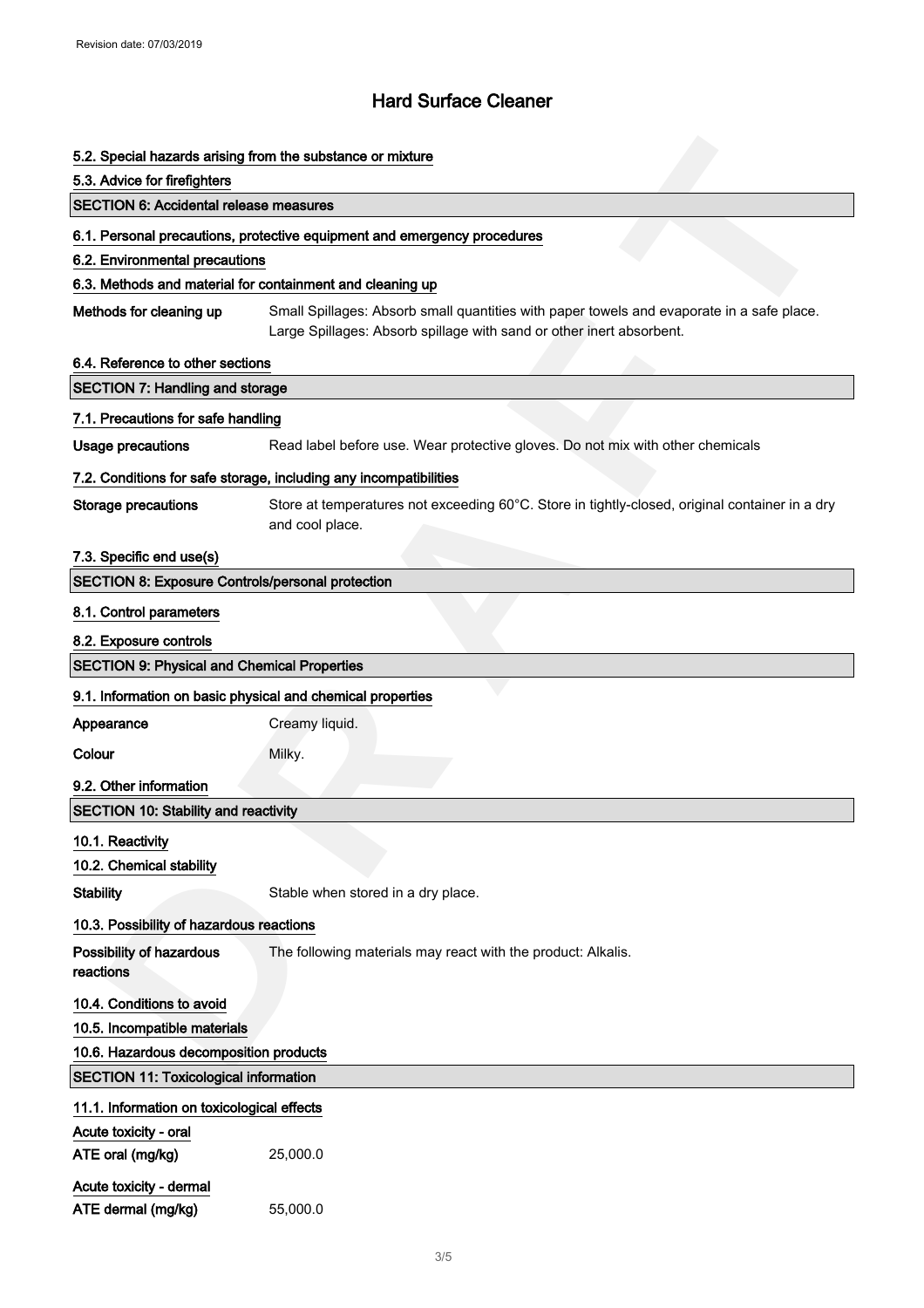| <b>SECTION 12: Ecological Information</b>  |                                                                                                                                               |
|--------------------------------------------|-----------------------------------------------------------------------------------------------------------------------------------------------|
| Ecotoxicity                                | No negative effects on the aquatic environment are known.                                                                                     |
| 12.1. Toxicity                             |                                                                                                                                               |
| <b>Toxicity</b>                            | The product components are not classified as environmentally hazardous. However, large or                                                     |
|                                            | frequent spills may have hazardous effects on the environment.                                                                                |
| 12.2. Persistence and degradability        |                                                                                                                                               |
| Biodegradation                             | Expected to be readily biodegradable.                                                                                                         |
| 12.3. Bioaccumulative potential            |                                                                                                                                               |
| <b>Bioaccumulative potential</b>           | The product does not contain any substances expected to be bioaccumulating.                                                                   |
| 12.4. Mobility in soil                     |                                                                                                                                               |
| <b>Mobility</b>                            | The product is soluble in water.                                                                                                              |
| 12.5. Results of PBT and vPvB assessment   |                                                                                                                                               |
| Results of PBT and vPvB                    | This product does not contain any substances classified as PBT or vPvB.                                                                       |
| assessment                                 |                                                                                                                                               |
| 12.6. Other adverse effects                |                                                                                                                                               |
| Other adverse effects                      | None known.                                                                                                                                   |
| <b>SECTION 13: Disposal considerations</b> |                                                                                                                                               |
| 13.1. Waste treatment methods              |                                                                                                                                               |
| <b>General information</b>                 | Care should be taken when handling emptied containers that have not been thoroughly                                                           |
|                                            | cleaned or rinsed out.                                                                                                                        |
| <b>Disposal methods</b>                    | Dispose of waste product or used containers in accordance with local regulations                                                              |
| <b>SECTION 14: Transport information</b>   |                                                                                                                                               |
| 14.1. UN number                            |                                                                                                                                               |
| 14.2. UN proper shipping name              |                                                                                                                                               |
| 14.3. Transport hazard class(es)           |                                                                                                                                               |
| 14.4. Packing group                        |                                                                                                                                               |
| 14.5. Environmental hazards                |                                                                                                                                               |
| 14.6. Special precautions for user         |                                                                                                                                               |
|                                            | 14.7. Transport in bulk according to Annex II of MARPOL and the IBC Code                                                                      |
| <b>SECTION 15: Regulatory information</b>  |                                                                                                                                               |
|                                            | 15.1. Safety, health and environmental regulations/legislation specific for the substance or mixture                                          |
| <b>National regulations</b>                | Control of Substances Hazardous to Health Regulations 2002 (as amended).                                                                      |
|                                            | Dangerous Substances and Explosive Atmospheres Regulations 2002.                                                                              |
|                                            | EH40/2005 Workplace exposure limits.                                                                                                          |
|                                            | Health and Safety at Work etc. Act 1974 (as amended).                                                                                         |
|                                            | The Carriage of Dangerous Goods and Use of Transportable Pressure Equipment<br>Regulations 2009 (SI 2009 No. 1348) (as amended) ["CDG 2009"]. |
|                                            | The Chemicals (Hazard Information and Packaging for Supply) Regulations 2009 (SI 2009                                                         |
|                                            |                                                                                                                                               |

No. 716).